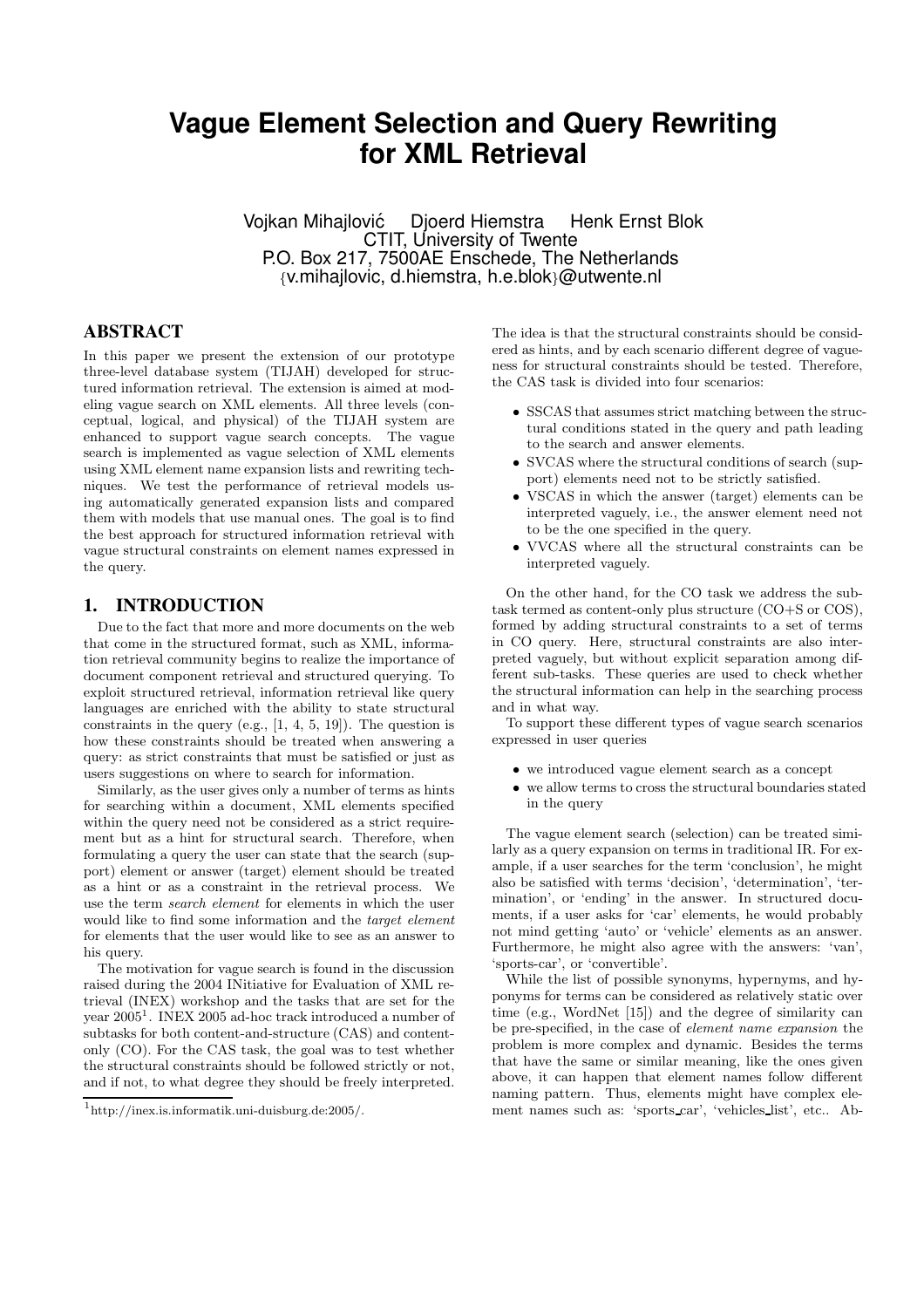breviations could also be used, such as for section elements in INEX IEEE collection [10]: 'sec', 'ss1', 'ss2', 'ss3'.

Additionally, if a user asks for elements denoting one concept it might not be wrong if the answer is an element from a similar concept. Plenty of such examples can be identified in INEX; e.g., if a user asks for sections as answer elements, like in the INEX 2005 CAS query 235 //article[about(.//abs, "data mining")]

//sec[about(., "frequent itemsets")]

he might be satisfied with paragraphs, abstracts, or even short articles (summaries) given as an answer. Furthermore, the list of element names can be larger in semantically richer and heterogeneous XML collection and it can evolve over time with the introduction of the new XML collections.

The problem of element name matching is studied in the research area of schema matching and numerous techniques exist that try to resolve this problem (see [3, 18] for sur- $(vey)^2$ . However, we decided to simplify the vague element name search task and use the results from INEX 2004 assessments to find the expanded element names (see the following section for more details).

Throughout the paper we discuss the application of our TIJAH system for vague search in XML documents. Vague search is modeled using the concept of vague XML element selection and rewriting techniques. The TIJAH system [12, 13, 14] is developed as a transparent XML-IR three-level database system for structured information retrieval, consisting of conceptual, logical, and physical levels. The original TIJAH system can handle queries with the strict selection of XML elements, specified in the NEXI query language [19] and can reason about textual information. In this paper we extend the TIJAH system toward handling vague specification of XML elements in the query (similar to [5]).

Additionally, we employ two rewriting techniques at conceptual level that are used for extending the search on terms not only to the search elements deeper in the XML tree, but also to the higher-level elements that are used in the query formulation. We define two techniques for rewriting the original query as described in Section 2.

In this paper we aim to test whether we can automatically derive expansion lists that can be used to improve the vague search and to compare them them with rewriting techniques. For that we need a test collection with a real set of vague queries. Although queries specified in INEX ad-hoc CAS and COS tasks are declared as vague, it is not clear whether every structural condition is vague in them. Furthermore, due to the content of the collection, i.e., homogeneous collection of scientific articles, the XML markup is mostly used to represent document structure (article, title, abstract, sections paragraphs, etc.). Therefore, the vagueness that can be expressed in INEX queries is mostly 'structural' vagueness (similarity between different structural elements of a document), and not the 'semantic' one (similarity between different concepts in different documents), which would be better suitable for our experimental setup. Even though INEX 2005 CAS and COS queries are not ideal for what we are aiming at and due to that we lack other suitable collections, we decided to make the fresh test our approach on INEX test collection.

The following section explains the extensions introduced in the TIJAH system to model vague XML element specification and rewriting techniques. Experimental setup is presented in Section 3. We conclude with the discussion of experiments performed using INEX 2004 and 2005 collections in Section 4 and with conclusions and future directions in Section 5.

#### **2. VAGUENESS IN USER QUERIES**

This section details the motivation and the implementation of vague search in our three-level database framework. We explain the extensions at each level, conceptual, logical, and physical, aimed for vague search on elements and for rewriting the queries.

#### **2.1 Vague search in NEXI**

Instead of extending our conceptual parser for rewriting content-and-structure (CAS) and content-only plus structure (COS) queries into variants with strict or vague specification of target and support elements and as the vague element specification should be expressed by the (expert) user we derive our own vague queries. Our vague queries are denoted with SS, VS, SV, VV in front of the CAS and COS query types, e.g., SVCAS, VSCAS, and VVCAS (SS-CAS is equal to CAS in our case). Besides the vague selection of elements we model vagueness using query rewriting techniques.

#### *2.1.1 Vague element selection*

To express vague element selection we decided to extend the NEXI grammar with one extra symbol '∼'. The 'tilde' symbol is used in front of the element name in the query specification, denoting that the element name does not have to be strictly matched in the query evaluation. As we decided to simplify the vague element name search task, instead of more advanced schema matching techniques used to find the expanded element names, we use the results from INEX 2004 assessments. The list of expanded element names is defined based on the list of element names assessed as relevant in INEX 2004 assessments process. The lists that we use, termed element name expansion lists are the following:

- One manually specifies set of lists with the default score 0.55 (based on 2004 experiments) denoted as  $manual55$ , given in Table  $1<sup>3</sup>$ . The list is formed by selecting the most frequent highly and marginaly exhaustive elements and adding the most frequently used INEX query elements, such as sec (section), p (paragraph), abs (abstract), to the expansion lists of each element where they are not present and for which they seem to be a reasonable expansion element name.
- Seven automatically generated lists out of assessments with exhaustivity  $(E)$  and specificity  $(S)$  greater or equal to marginally  $(1)$ , fairly  $(2)$ , or highly  $(3)$  exhaustive or specific: hh  $(E > 2, S > 2)$ , hf  $(E > 2, S > 1)$ ,  $fh (E > 1, S > 2), ff (E > 1, S > 1), fm (E > 1)$  $1, S > 0$ , mf  $(E > 0, S > 1)$ , mm  $(E > 0, S > 0)$ .

 $^2\rm{Note}$  that the schema matching approaches are concerned with matching the exact relations among elements besides element name matching but due to the complexity of the problem we start our research by trying to understand the elementary problems such as element name matching.

<sup>3</sup>Other elements in INEX IEEE collection are not included in Table 1 as they were not present as target elements in the 2004 topic set.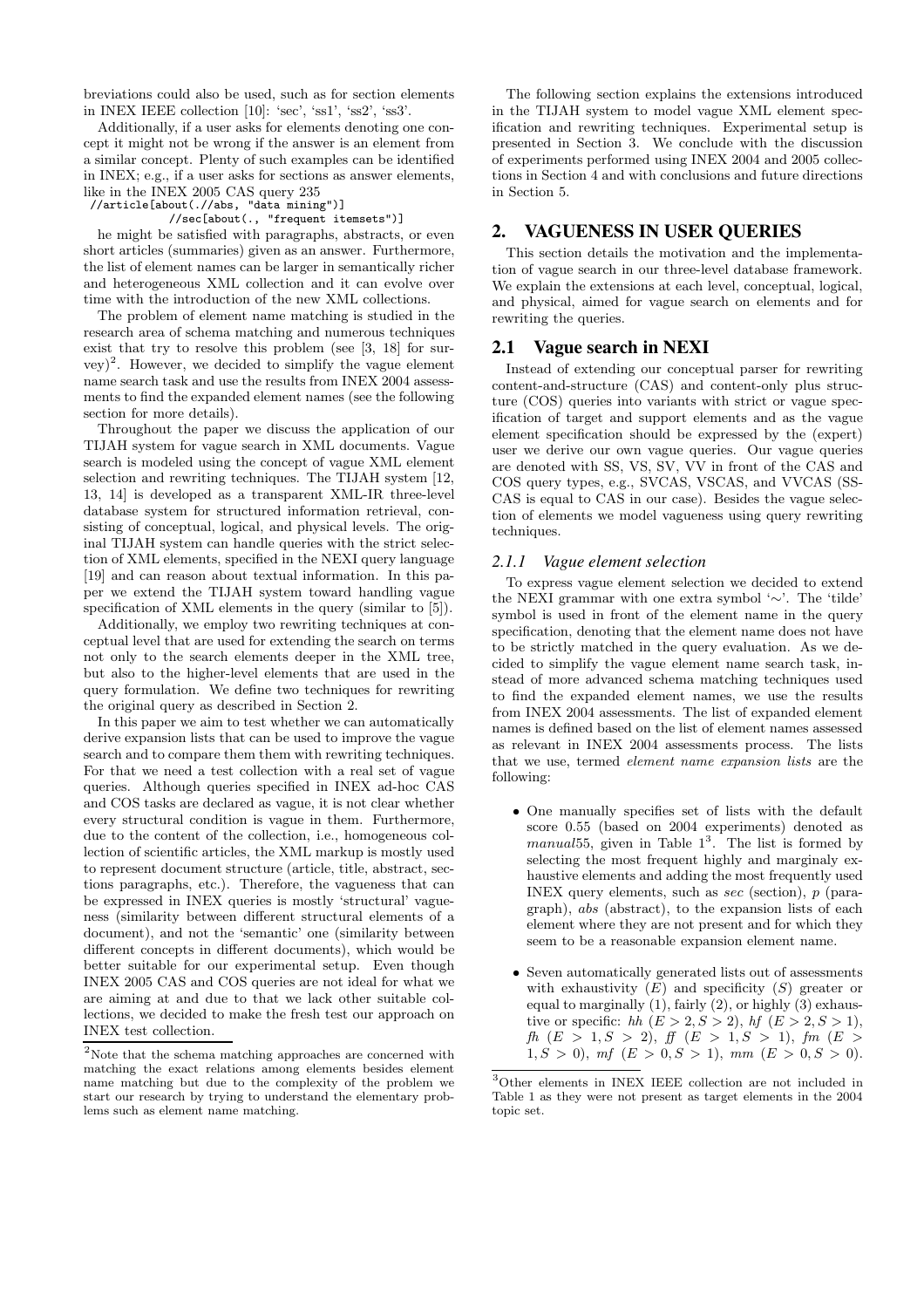Table 1: Manual element name expansion list based on INEX 2004 assessments.

| El. name | Expanded element names                      |
|----------|---------------------------------------------|
| abs      | abs, fm, kwd, vt, p, sec, article, bdy, ref |
| article  | article, bdy, sec, abs, fm, bm, bib, bibl,  |
|          | bb, p, ref                                  |
| atl      | atl, st, fgc                                |
| bb       | bb, bm, bibl, bib, atl, art                 |
| bdy      | bdy, article, sec, abs, p, ref              |
| bib      | bib, bm, bb, atl, art                       |
| fig      | fig, sec, st, p, fgc, st, atl               |
| fm       | fm, sec, abs, kwd, vt, p, article, bdy, ref |
| kwd      | kwd, abs, fm, st, fgc, atl                  |
| p        | p, vt, abs, sec, fm, article, bdy, st       |
| sec      | sec, abs, fm, vt, p, article, bdy, bm, app  |
| st       | st, atl, fgc                                |
| tig      | tig, bb                                     |
| vt       | vt, p, sec, bm, fig                         |

The default score is based on a number of relevant elements of that specific name, normalized by a total number of relevant elements<sup>4</sup>, for all distinct target elements. The lists containd from xx to xx original element names (with the mean of xx), and each list contained on average xx expanded element names.

#### *2.1.2 Query rewriting techniques*

We also model vague node selection using two query rewriting techniques that we used previous years for INEX [12, 14]. These rewriting techniques treat structural constraints as strict but add a new about clause that searches for the same terms in as in the original query but in different elements. The rewriting is done at conceptual level.

In the first rewriting approach (rw I), all terms that are in different about clauses in the same predicate expression, and are not at the top level (i.e., not in about(., term) expression), are added to an extra top-level about clause in the same predicate expression.

The second approach (rw II), is an extension of the first one, where not only the terms from non top-level abouts are added to the new about, but also all the terms from the other predicate<sup>5</sup>, if there exists any, are added to the toplevel about in each predicate.

#### **2.2 Introducing complex selection operator for vague node selection**

The logical level of the TIJAH system is based on Score Region Algebra - SRA (see [13] for more details). The data model consists of a set of regions, each defined by region start (s) and region end (e) positions, region type  $(t)$ , region name  $(n)$ , and region score  $(p)$ . The basic operators on regions are given in Table 2, where  $r_1 \prec r_2 \equiv r_1.s$  $r_2.s \wedge r_1.e < r_2.e.$  The first four define the selection of regions based on: region name and type -  $\sigma_{n=name, t=type}(R)$ , numeric value assigned to a region -  $\sigma_{\text{onum}}(R_1)$ , and containment relation among regions -  $R_1 \supseteq R_2$  and  $R_1 \sqsubset R_2$ . Operator  $R_1 \supseteq R_2$  selects regions from  $R_1$  that contain regions from  $R_2$ , and  $R_1 \rvert R_2$  selects regions from  $R_1$  that are contained in the regions from  $R_2$ .

The  $\Box_p$  operator is used for computing scores based on the containment relation among two regions  $(R_1 \text{ and } R_2)$ and retrieval models specified using function  $f_{\Box}(r_1, R_2)$  (see Section 3). The two operators,  $\blacktriangleright$  and  $\blacktriangleleft$ , specify score propagation to the containing or contained regions respectively. Operators  $\Box_p$  and  $\Box_p$  specify score combination in an AND and OR like combination of regions at the logical level.

The vague node selection at the conceptual level (NEXI) is translated into complex vague node selection operator at the logical level. However, the vague node selection operator in score region algebra has more expressive power than the simple NEXI extension at the conceptual level. It allows much finer specification of search and answer elements than a simple vague '∼' node name specification. The vague node selection operator in SRA is defined as a union of all XML element regions that match the names of the 'expanded name regions' within the element name expansion list. By default all 'expanded regions' are down-weighted by a predefined factor. The definition of the operator is given in the last row of Table 2.

In the definition of  $\sigma_{n=name,t=type}^{expansion(class)}(R_1)$ ,  $expansion(class)$ is a set that contains the expansions for all the region names in one expansion class, where expansion list for each region name is denoted as  $expansion(class, name)$  (with cardinality  $n$ :

 $expansion(class, name) := \{(ex\_n_1, ex\_w_1), (ex\_n_2, ex\_w_2),$ 

$$
..., (ex\_n_n, ex\_w_n)\}
$$

Here  $ex\ n_i$  is a expanded element name and  $ex\ w_i$  is a real number in the range [0, 1] denoting the down-weight factor. The operator  $\sigma_{n=name,t=type}^{expansion(class)}(R_1)$  assigns name  $(ex\_n)$  and score  $(ex \neg w)$  values to the region name  $(n)$  and score  $(p)$ based on the name and score values in the expansion list expansion(class, name).

The simple selection operator in basic score region algebra operator set  $\sigma_{n=name, t=type}(R)$  can be considered as a complex selection operator where the expansion(class, name) set contains only the *name* element with  $ex_{w} = 1.0$ . Note that the complex selection operator can also be expressed using the basic SRA selection operator and scaling operator  $(R \otimes w$  denotes that the score of regions in the region set R should be multiplied by  $w$ , i.e.,  $p := p \cdot w$  as follows:

$$
\sigma_{n = name, t = type}^{expanson(class)}(R) :=
$$

$$
(\sigma_{n=ex\ldots n_1, t=type}(R) \circledast ex\ldots w_1) \sqcup_p (\sigma_{n=ex\ldots n_2, t=type}(R) \circledast ex\ldots w_2)
$$
  

$$
\sqcup_p \ldots \sqcup_p (\sigma_{n=ex\ldots n_1, t=type}(R) \circledast ex\ldots w_n)
$$
 (1)

As our NEXI extension does not allow explicit specification of the 'expanded regions' list we pre-defined the 'expanded regions' set and pre-specified the default value for weight. For such a purpose we used manually predefined lists in Table 1 and seven automatically generated lists from INEX 2004 assessments and combine them with the INEX equivalence classes given in Table 3 [10]. In this way we also kept the framework fairly simple.

The strict (SS) runs discussed in Section 4 use equivalence classes defined for INEX IEEE collection [10], depicted in Table 3 and termed eq class, as these represent the default setup in INEX. For the vague selection we used the fusion of equivalence classes and our INEX 2004 expansion element name lists given in Table 1 and in seven automatically extracted lists. This is done in such way that every expanded element name in these lists that has the equivalent name in

<sup>4</sup>We had to manually edit the vt (vitae) expansion list using the manual55 run as the distribution of assessments for vt elements significantly degraded the performance of our 2004 runs.

 ${}^{5}\mathrm{Note}$  that the NEXI syntax allows only two predicates with the about clauses to be specified in one query [19].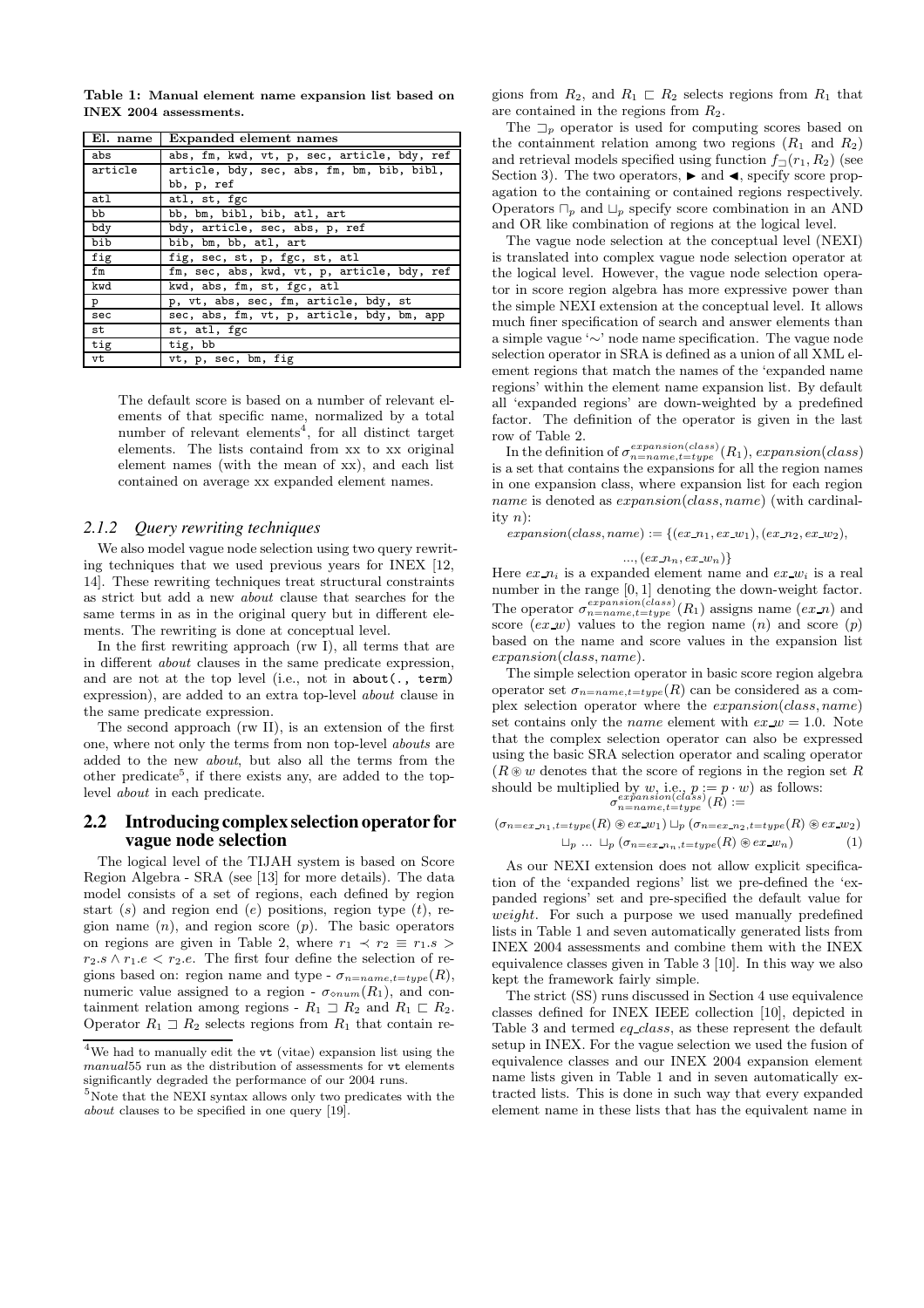Table 2: Score region algebra operators.

| Operator                                              | Operator definition                                                                                                                                                         |
|-------------------------------------------------------|-----------------------------------------------------------------------------------------------------------------------------------------------------------------------------|
| $\sigma_{n = name, t = type}(R)$                      | $\{r r \in R \wedge r.n = name \wedge r.t = type\}$                                                                                                                         |
| $\sigma_{\diamond num}(R_1)$                          | ${T_1 r_1 \in R_1 \wedge \exists r_2 \in C \wedge r_2.t = \text{term} \wedge r_2 \prec r_1 \wedge r_2.n \diamond num}, \text{ where } \diamond \in \{=, <, >, \leq, \geq\}$ |
| $R_1 \square R_2$                                     | ${r_1 r_1 \in R_1 \land \exists r_2 \in R_2 \land r_2 \prec r_1}$                                                                                                           |
| $R_1 \sqsubset R_2$                                   | ${r_1 r_1 \in R_1 \wedge \exists r_2 \in R_2 \wedge r_1 \prec r_2}$                                                                                                         |
| $R_1 \sqsupset_R R_2$                                 | $\{(r_1.s, r_1.e, r_1.n, r_1.t, f_{\square}(r_1, R_2))   r_1 \in R_1 \wedge r_1.t = node\}$                                                                                 |
| $R_1 \triangleright R_2$                              | $\{(r_1.s, r_1.e, r_1.n, r_1.t, f_{\blacktriangleright}(r_1, R_2))   r_1 \in R_1 \land r_1.t = node\}$                                                                      |
| $R_1 \triangleleft R_2$                               | $\{(r_1.s, r_1.e, r_1.n, r_1.t, f_{\blacktriangleleft}(r_1, R_2))   r_1 \in R_1 \land r_1.t = \text{node}\}\$                                                               |
| $R_1 \sqcap_n R_2$                                    | $\{(r_1,s,r_1,e,r_1,n,r_1,t,p_1\otimes p_2) r_1\in R_1\wedge r_2\in R_2\wedge (r_1,s,r_1,e,r_1,n,r_1,t)=(r_2,s,r_2,e,r_2,n,r_2,t)\}\$                                       |
| $R_1 \sqcup_p R_2$                                    | $\{(r.s, r.e, r.n, r.t, p_1 \oplus p_2)  r \in R_1 \lor r \in R_2\}$                                                                                                        |
| $\sigma_{n = name, t = type}^{expansion(class)}(R_1)$ | $\{(r_1.s, r_1.e, r_1.n, r_1.t, r.p) r_1 \in R_1 \land r_1.t = type \land (r_1.n, r.p) \in expansion(class, name)\}\$                                                       |

Table 3: Equivalence classes for INEX IEEE collection. El. name Equivalent names

| ------------ | <b>Equivalent</b> manifes                 |
|--------------|-------------------------------------------|
| h            | h, h1, h1a, h2, h2a, h3, h4               |
| list         | list, dl, 11, 12, 13, 14, 15, 16, 17, 18, |
|              | la, lb, lc, ld, le, numeric-list,         |
|              | numeric-rbrace, bullet-list               |
| D            | p, ilrj, p1, p2, p3, ip1, ip2, ip3, ip4,  |
|              | ip5, item-none                            |
| sec          | sec, ssl, ss2, ss3                        |

the eq class name part is also expanded with the  $eq$ -class equivalent names for name. These expansions are termed manual55 and xx for other seven lists, where  $x \in \{h, f, m\},\$ as explained in the previous section.

Therefore, the eq class selection on section elements can be expressed as  $\sigma_{n=\text{sec},t=node}^{expansion(eq\_class)}(R)$ , and vague node selection ∼sec, using highly exhaustive and highly specific elements, can be transformed into the next SRA operation  $\sigma_{n=\text{sec}\,t=node}^{expansion(hh)}(R)$ . In such a way we can transparently define the set of expanded nodes and their respective weights and use them for vague node selection in a vague element name selection retrieval scenarios.

#### **2.3 The implementation of vague selection operator**

At the physical level, since we are working with the known INEX IEEE data collection, and as we used static INEX equivalence element name lists and expansion element name list based on INEX 2004 assessments, we decided to replicate the lists and store them as tables at the physical level, i.e., in MonetDB [2]. Thus, we have eight tables with *(entity\_name,* expansion name, expansion weight) for manual  $55$  and  $xx$ lists, and one *(entity\_name, equivalent\_name)*<sup>6</sup> for *eq\_class* list. The complex selection operator is then implemented as an additional MIL (MonetDB Interpreter Language) function to functions implementing other operators [14], based on the definition given in the previous section, that uses data from these tables.

For example, the vague name selection operator on region table  $R$  and the 'expansion regions' table  $S$  for the  $uni\_class$ element names, in the relational algebra can be defined as:

 $\pi_{r.s,r.e,r.n,r.t,s.weight}(\sigma_{s.n=name}(S) \Join_{s.n=r.n} (\sigma_{r.t=node}(R)))$ 

## **3. EXPERIMENTAL SETUP**

Below, after introducing the retrieval models instantiated in score region algebra operators and metrics reported in the paper, we illustrate our approaches for INEX CAS and COS (sub)tasks.

## **3.1 Retrieval models**

We base the instantiation of retrieval models on language models [6] since they showed good performance in our previous experimental runs [14]. For the relevance score computation on regions we use Equation 2, where Root is the root region of the collection and  $size(r) := r.e - r.s - 1$ .

$$
f_{\square}^{\text{LM}}(r_1, R_2) = r_1 \cdot p(\lambda \frac{\sum_{r_2 \in R_2 | r_2 \prec r_1} r_2 \cdot p}{size(r_1)} + (1 - \lambda) \frac{|R_2|}{size(Root)}) \tag{2}
$$

For upwards score propagation and downwards score propagation we employ Equation 3 and Equation 4.

$$
f_{\blacktriangleright}(r_1, R_2) = r_1 \cdot p \cdot \sum_{r_2 \in R_2 | r_1 \prec r_2} r_2 \cdot p \tag{3}
$$

$$
f_{\blacktriangleleft}(r_1, R_2) = r_1 \cdot p \cdot \sum_{r_2 \in R_2 | r_2 \prec r_1} r_2 \cdot p \tag{4}
$$

 $r_2 \in R_2 | r_2 \prec r_1$ <br>Abstract operators ⊗ and ⊕ in score combination operators,  $\Box_n$  and  $\Box_n$ , are implemented as product and sum.

#### **3.2 Metrics**

For the evaluation of our 2004 and 2005 runs we use some of the official INEX 2004 and 2005 metrics, and precision at selected recall points. For the 2004 runs we use inex eval, with both strict and generalized quantization, and we report a set-based overlap (aka O-overlap out of four overlap types distinguished in [16]). The *inex eval* is based on the concept termed expected search length [17], and it uses three levels of exhaustivity and specificity: marginal, fair, and high [11]. Additionally, following the idea that even the simple metrics can give enough evidence for the evaluation of XML retrieval [7, 16], we report precision at three recall points: 10, 25, and 50.

The official INEX metrics for 2005 ad-hoc track are based on extended Cumulative Gain (xCG) metrics [9]. The official metrics are: normalized xCG (nxCG), effort-precision/gainrecall  $(ep/gr)$ , and extended Q and R [8]. We report the evaluation results of our 2005 runs using nxCG at recall points 10, 25, and 50, as it can be compared to the precision at the low recall points. nxCG actually measures the gain a user has accumulated up to the specific rank, compared to the gain he could have accumulated if the ranking was ideal. The evaluation can be done either with the generalized or with the strict quantization. We also report the ep/gr MAP. ep/gr measures the user effort in inspecting the retrieved elements with respect to his effort in case the ranking was ideal, which resembles the *inex eval* measure. We use only VVCAS and COS.Thorough assessments as we wanted to test the approaches on the same assessments set and without going into discussion over the overlap issue.

<sup>6</sup> In the experiments we do not store weights for equivalent region names as we assume that their default weight is 1.0.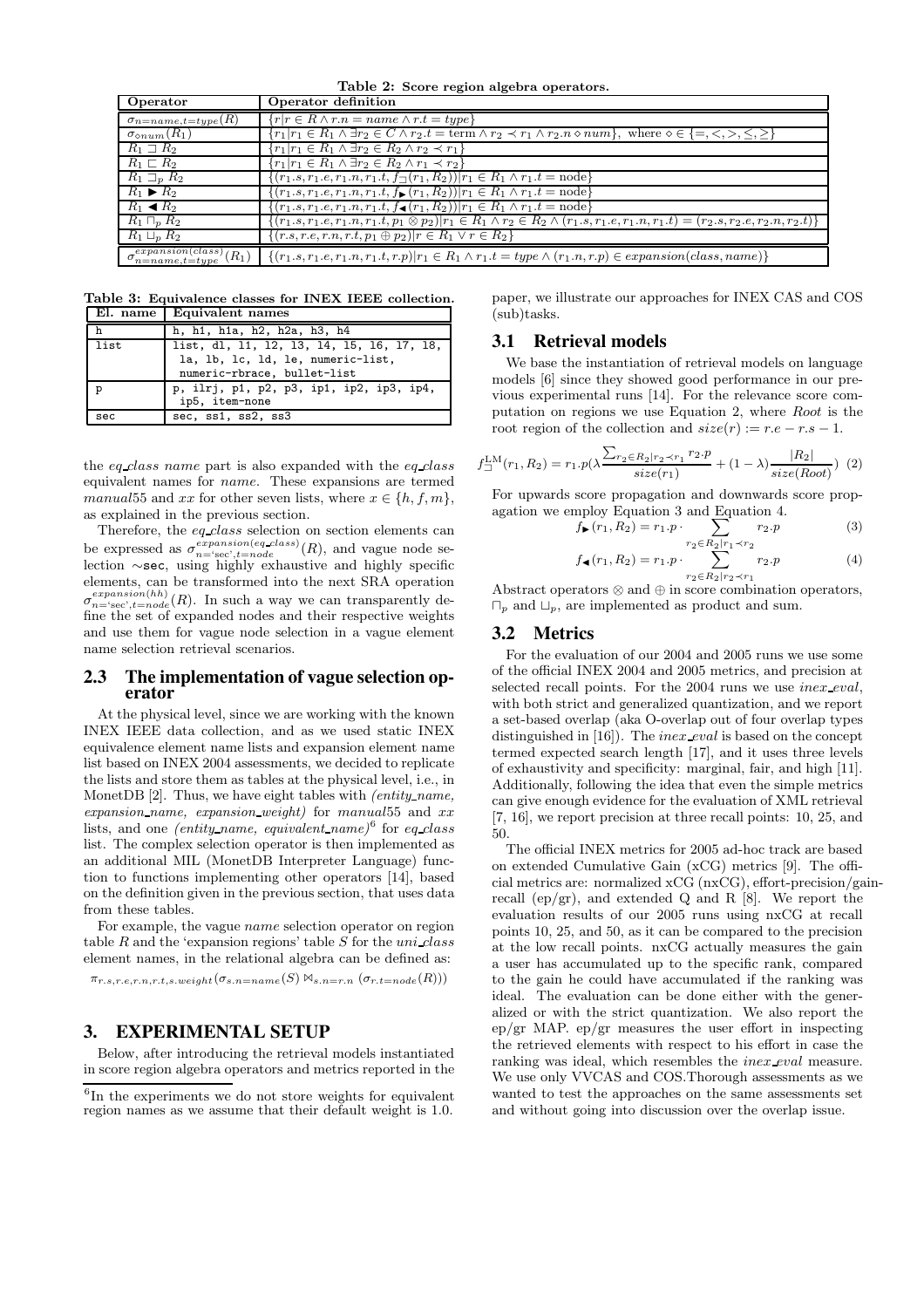#### **3.3 Vague CAS and COS queries**

Since we decided to extend the NEXI syntax with the vague selection we had to manually rewrite the queries for each CAS and COS scenario except the SSCAS and SSCOS. For example, the (SS)CAS query 225:

//article[about(.//fm//atl, "digital libraries")] //sec[about(.,"information retrieval")]

- is rewritten into three variants:
	- SVCAS:
		- //article[about(.//∼fm//∼atl, "digital libraries")] //sec[about(.,"information retrieval")]
	- VSCAS:
	- //article[about(.//fm//atl, "digital libraries")] //∼sec[about(.,"information retrieval")]
	- VVCAS:
	- //article[about(.//∼fm//∼atl, "digital libraries")] //∼sec[about(.,"information retrieval")]

We do not consider the 'article' element as a vague element in case it is not the target element or it is not the element in which the about search should be performed, as in these cases the 'article' element just serves as a focusing element for deeper search in the XML tree.

## **3.4 Query rewriting**

As we explained in Section 2, we use two techniques for query rewriting. According to the first one we add the terms from the about clause that are not in the top-level element to the top level element. For example, for INEX 2005 topic  $240$ 

```
//article[about(.//(abs|kwd), quality control measure)]
           //sec[about(.//p, software quality)]
the rewritten query using rw I is:
```
//article[about(.//(abs|kwd), quality control measure) and about(., quality control measure)] //sec[about(.//p, software quality) and about(., software quality)]

Similarly, for the second rewriting technique (rw II), as it is an extension of the rw I technique, we use the rw I rewriting rule and also interchange terms from the other about clauses. Thus, for the same topic we have:

```
//article[about(.//(abs|kwd), quality control measure)
           and about(., quality control measure) and
           about(., software quality)]
           //sec[about(.//p, software quality) and
           about(., software quality) and
           about(., quality control measure)]
```
As can be seen in the next section we run these queries in isolation or in combination with the vague element selection queries.

## **4. DISCUSSION**

In this section we discuss the results of experimenting with the vague element selection and rewriting techniques on INEX 2004 and 2005 collections. We start with estimating the best expansion lists and continue with rw I and rw II experiments and their comparison and combination with the vague selection. The result values given in bold in Tables 4 to 12 represent the highest scores (precision or MAP) in the column.

## **4.1 Estimating the best element name expansion lists**

In this set of experiments we test whether automatically generated runs are comparable with the manual run and

which of them is the best. As can be seen in Tables 4 to 6, except for the generalized inex eval MAP, all automatic runs are comparable and outperform the manual one in many cases, especially when looking at 2004 runs and precision at 25 and 50 for 2005 runs. Although we did not put much effort in specifying the expansion lists for our manual run, we think it is a good representative for what element names the expert user would accept in the results lists

Out of automatic runs, the one that uses all relevant elements in INEX 2004 assessments set  $(mm)$  seems to be the most effective. This is particularly the case for the early precision and overall MAP when using generalized quantization. Furthermore, this run shows constantly good results across different measures. This can be viewed as an indicator that the user really appreciates the wider set of element names in the expansion lists and that the only problem is how to estimate better their importance, i.e., downweighting factor. Therefore, we selected mm and manual55 runs for our further experiments.

#### **4.2 Comparing vague element selection and query rewriting**

Here we test if we can improve the effectiveness when replacing strict queries with vague ones and when using rewriting techniques. Tables 7 to 9 show that both the rewriting techniques and the vague element search help. The improvements are significant and they can go up to more than 100% (e.g., for the "manual55, VV" run with generalized quantization presented in Table 9). Looking at the rewriting techniques, the rw II shows overall better scores, especially for the early precision as can be seen in Table 8, and it has higher MAP values.

Clearly, the vague element selection has higher MAP values than the rewriting techniques, but in all CAS experiments it has lower precision at low recall points. This can indicate that the rewriting techniques might be used as a precision tool, while the vague element selection can be considered as a recall tool. Looking at different vague scenarios, namely SV, VS, and VV, and except for some early precision scores (see Table 8), VV runs seem to have the best performance. Therefore, "mm, VV" and "manual55, VV" runs are used in combination with the rewriting techniques for further experiments.

## **4.3 Combining vague element selection and query rewriting**

The third set of experiments confirms our assumption about the rewriting techniques as a precision and vague element search as a recall tool. As can be seen in Tables 10 to 12 in most of the cases the combination of the rw I and rw II rewriting techniques and manual and automatic vague element search improves early precision. However, not in all cases we managed to save the MAP values, especially for the rw I combinations as can be seen in Table 12.

## **5. CONCLUSIONS AND FUTURE WORK**

Throughout the paper we show that the TIJAH database system is flexible enough to incorporate new advanced search techniques, such as vague element selection and query rewriting. We have shown that rewriting techniques and vague element selection are viable solutions for vague search in XML documents. While query rewriting techniques are more suitable for obtaining higher precision at low recall points, vague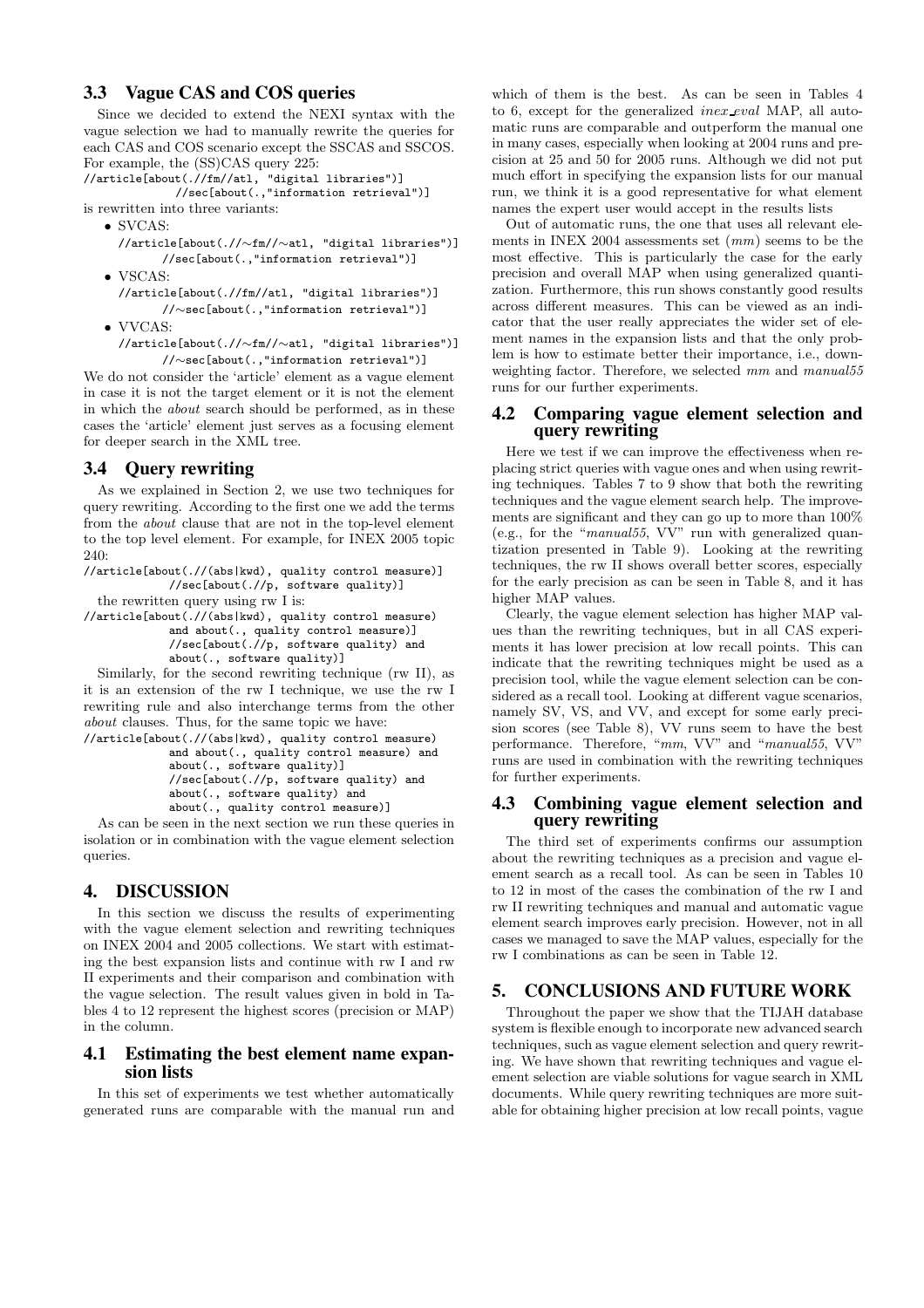Table 4: INEX 2004 CAS experiments with different expansion classes evaluated using *inex eval* and precision at different recall points.

|                        |        |        | <b>Strict</b>       |            |        |        |        |            |         |
|------------------------|--------|--------|---------------------|------------|--------|--------|--------|------------|---------|
| Exp. class             | Pr@10  | Pr@25  | $\overline{\Pr@50}$ | <b>MAP</b> | Pr@10  | Pr@25  | Pr@50  | <b>MAP</b> | Overlap |
| $\overline{f}$         | 0.0192 | 0.0169 | 0.0138              | 0.08133    | 0.0769 | 0.0615 | 0.0477 | 0.05787    | 44%     |
| fh                     | 0.0192 | 0.0185 | 0.0138              | 0.08200    | 0.0846 | 0.0646 | 0.0485 | 0.05573    | 43\%    |
| fm                     | 0.0192 | 0.0185 | 0.0138              | 0.08270    | 0.0769 | 0.0631 | 0.0477 | 0.05772    | 45%     |
| hf                     | 0.0192 | 0.0169 | 0.0138              | 0.08214    | 0.0885 | 0.0615 | 0.0485 | 0.05839    | 44%     |
| hh                     | 0.0192 | 0.0185 | 0.0138              | 0.08064    | 0.0808 | 0.0631 | 0.0485 | 0.05563    | 43%     |
| $\mathop{\mathrm{mf}}$ | 0.0192 | 0.0185 | 0.0138              | 0.08157    | 0.0846 | 0.0631 | 0.0469 | 0.05712    | 44%     |
| mm                     | 0.0192 | 0.0185 | 0.0138              | 0.08330    | 0.0846 | 0.0615 | 0.0462 | 0.05798    | 45%     |
| manual <sup>55</sup>   | 0.0154 | 0.0108 | 0.0100              | 0.08202    | 0.0692 | 0.0462 | 0.0362 | 0.06230    | 60%     |

Table 5: INEX 2005 CAS experiments with different expansion classes evaluated using nxCG at different recall points and ep/gr.

|                        |          | <b>Strict</b> |          |           | Generalized |          |          |            |  |
|------------------------|----------|---------------|----------|-----------|-------------|----------|----------|------------|--|
| Exp. class             | nxCG[10] | nxCG[25]      | nxCG[50] | $\bf MAP$ | nxCG[10]    | nxCG[25] | nxCG[50] | <b>MAP</b> |  |
| ff                     | 0.1333   | 0.1578        | 0.1511   | 0.01066   | 0.2711      | 0.2702   | 0.2534   | 0.06895    |  |
| fh                     | 0.1444   | 0.1578        | 0.1556   | 0.01081   | 0.2736      | 0.2736   | 0.2537   | 0.06666    |  |
| fm                     | 0.0778   | 0.1578        | 0.1511   | 0.01037   | 0.2723      | 0.2699   | 0.2543   | 0.07027    |  |
| hf                     | 0.0889   | 0.1622        | 0.1511   | 0.01067   | 0.2760      | 0.2742   | 0.2517   | 0.06870    |  |
| hh                     | 0.1444   | 0.1622        | 0.1556   | 0.01073   | 0.2767      | 0.2726   | 0.2520   | 0.06693    |  |
| $\mathop{\mathrm{mf}}$ | 0.1444   | 0.1578        | 0.1533   | 0.01094   | 0.2687      | 0.2685   | 0.2492   | 0.06824    |  |
| mm                     | 0.1444   | 0.1578        | 0.1556   | 0.01085   | 0.2811      | 0.2728   | 0.2529   | 0.07062    |  |
| manual <sup>55</sup>   | 0.1444   | 0.1444        | 0.1467   | 0.01056   | 0.2545      | 0.2553   | 0.2428   | 0.07296    |  |

Table 6: INEX 2005 COS experiments with different expansion classes evaluated using nxCG at different recall points and ep/gr.

|                      |          | <b>Strict</b> |          |         |          | Generalized |          |                         |
|----------------------|----------|---------------|----------|---------|----------|-------------|----------|-------------------------|
| Exp. class           | nxCG[10] | nxCG[25]      | nxCG[50] | MAP     | nxCG[10] | nxCG[25]    | nxCG[50] | $\overline{\text{MAP}}$ |
| ff                   | 0.0765   | 0.0877        | 0.0865   | 0.00219 | 0.2822   | 0.2564      | 0.2261   | 0.05907                 |
| fh                   | 0.0765   | 0.0783        | 0.0830   | 0.00218 | 0.2765   | 0.2492      | 0.2202   | 0.05956                 |
| fm                   | 0.0765   | 0.0854        | 0.0877   | 0.00180 | 0.2855   | 0.2541      | 0.2213   | 0.05783                 |
| hf                   | 0.0765   | 0.0854        | 0.0877   | 0.00191 | 0.2869   | 0.2522      | 0.2197   | 0.05750                 |
| hh                   | 0.0765   | 0.0830        | 0.0842   | 0.00218 | 0.2881   | 0.2495      | 0.2230   | 0.05831                 |
| mf                   | 0.0765   | 0.0759        | 0.0830   | 0.00218 | 0.2849   | 0.2479      | 0.2238   | 0.05998                 |
| mm                   | 0.0765   | 0.0830        | 0.0854   | 0.00218 | 0.2912   | 0.2580      | 0.2258   | 0.06060                 |
| manual <sup>55</sup> | 0.0824   | 0.0759        | 0.0689   | 0.00218 | 0.2851   | 0.2585      | 0.2315   | 0.06872                 |

Table 7: INEX 2004 CAS experiments with different vague scenarios and rewriting techniques evaluated using  $\emph{inex\_eval}$ and precision at different recall points.

|                           |        |        | Strict |           |        |        | Generalized |                |         |
|---------------------------|--------|--------|--------|-----------|--------|--------|-------------|----------------|---------|
| Exp. class                | Pr@10  | Pr@25  | Pr@50  | $\bf MAP$ | Pr@10  | Pr@25  | Pr@50       | $\mathbf{MAP}$ | Overlap |
| eq_class                  | 0.0192 | 0.0185 | 0.0138 | 0.07117   | 0.0692 | 0.0615 | 0.0462      | 0.03746        | 25\%    |
| rw 1                      | 0.0269 | 0.0215 | 0.0162 | 0.07241   | 0.0846 | 0.0692 | 0.0469      | 0.03968        | 26\%    |
| rw II                     | 0.0269 | 0.0215 | 0.0162 | 0.07909   | 0.0846 | 0.0692 | 0.0469      | 0.04485        | 27%     |
| mm. SV                    | 0.0192 | 0.0185 | 0.0138 | 0.07154   | 0.0808 | 0.0615 | 0.0492      | 0.03781        | 24%     |
| manual <sup>55</sup> , SV | 0.0192 | 0.0185 | 0.0138 | 0.07131   | 0.0769 | 0.0615 | 0.0492      | 0.03716        | 24%     |
| mm, VS                    | 0.0192 | 0.0185 | 0.0138 | 0.08078   | 0.0654 | 0.0554 | 0.0408      | 0.05730        | 45%     |
| manual <sup>55</sup> , VS | 0.0077 | 0.0077 | 0.0085 | 0.07709   | 0.0385 | 0.0354 | 0.0292      | 0.06233        | 59%     |
| VV<br>mm.                 | 0.0192 | 0.0185 | 0.0138 | 0.08330   | 0.0846 | 0.0615 | 0.0462      | 0.05798        | 45\%    |
| manual <sub>55</sub> , VV | 0.0154 | 0.0108 | 0.0100 | 0.08202   | 0.0692 | 0.0462 | 0.0362      | 0.06230        | 60%     |

Table 8: INEX 2005 CAS experiments with different vague scenarios and rewriting techniques evaluated using nxCG at different recall points and ep/gr.

|                              |          | <b>Strict</b> |          |         | Generalized |          |          |         |  |  |
|------------------------------|----------|---------------|----------|---------|-------------|----------|----------|---------|--|--|
| Exp. class                   | nxCG[10] | nxCG[25]      | nxCG[50] | MAP     | nxCG[10]    | nxCG[25] | nxCG[50] | MAP     |  |  |
| eq_class                     | 0.1000   | 0.1022        | 0.0867   | 0.00581 | 0.2799      | 0.2851   | 0.2644   | 0.05033 |  |  |
| rw 1                         | 0.1000   | 0.1200        | 0.1022   | 0.00609 | 0.2687      | 0.2834   | 0.2645   | 0.04670 |  |  |
| rw II                        | 0.1889   | 0.1289        | 0.1022   | 0.00777 | 0.3030      | 0.2977   | 0.2679   | 0.05476 |  |  |
| mm, SV                       | 0.0889   | 0.1067        | 0.0911   | 0.00609 | 0.2865      | 0.2882   | 0.2626   | 0.05219 |  |  |
| manual $55, S\overline{V}$   | 0.1000   | 0.1022        | 0.0844   | 0.00609 | 0.3066      | 0.2853   | 0.2419   | 0.05291 |  |  |
| mm, VS                       | 0.1333   | 0.1533        | 0.1511   | 0.01012 | 0.2672      | 0.2658   | 0.2524   | 0.06749 |  |  |
| VS<br>manual <sub>55</sub>   | 0.1444   | 0.1222        | 0.1400   | 0.00975 | 0.2316      | 0.2417   | 0.2391   | 0.06720 |  |  |
| mm,                          | 0.1444   | 0.1578        | 0.1556   | 0.01085 | 0.2811      | 0.2728   | 0.2529   | 0.07062 |  |  |
| VV<br>manual <sub>55</sub> , | 0.1444   | 0.1444        | 0.1467   | 0.01056 | 0.2545      | 0.2553   | 0.2428   | 0.07296 |  |  |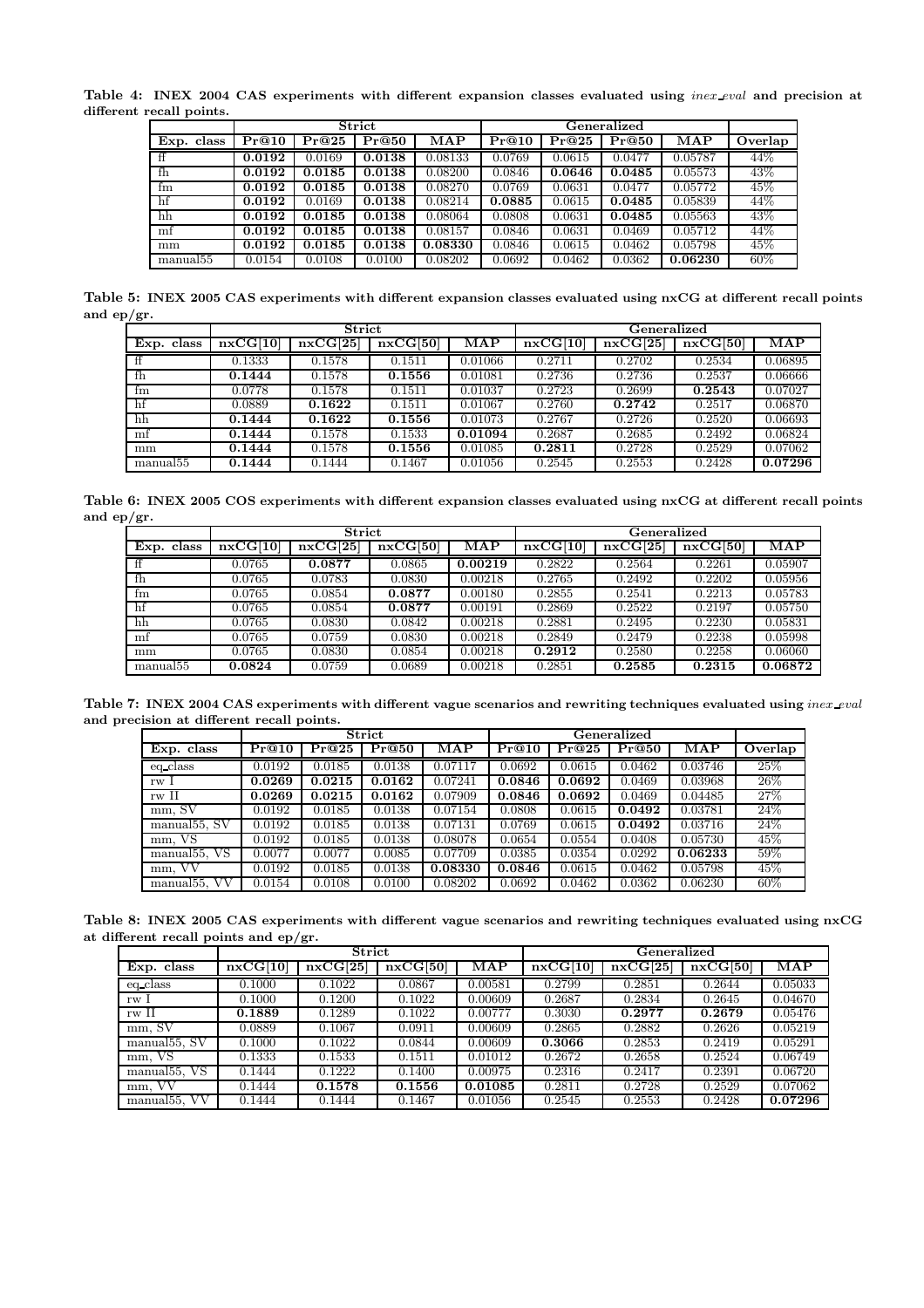Table 9: INEX 2005 COS experiments with different vague scenarios and rewriting techniques evaluated using nxCG at different recall points and ep/gr.

|                              |          | Strict   |          |         |          | ${\bf Generalized}$ |          |         |
|------------------------------|----------|----------|----------|---------|----------|---------------------|----------|---------|
| Exp. class                   | nxCG[10] | nxCG[25] | nxCG[50] | MAP     | nxCG[10] | nxCG[25]            | nxCG[50] | MAP     |
| eq_class                     | 0.0471   | 0.0559   | 0.0559   | 0.00153 | 0.2677   | 0.2258              | 0.1787   | 0.03205 |
| rw 1                         | 0.0588   | 0.0748   | 0.0595   | 0.00161 | 0.2715   | 0.2430              | 0.1894   | 0.03323 |
| rw II                        | 0.0588   | 0.0677   | 0.0571   | 0.00158 | 0.2872   | 0.2467              | 0.1898   | 0.03409 |
| mm, SV                       | 0.0471   | 0.0559   | 0.0559   | 0.00153 | 0.2772   | 0.2333              | 0.1951   | 0.03657 |
| manual $55, S\overline{V}$   | 0.0471   | 0.0559   | 0.0559   | 0.00152 | 0.2727   | 0.2349              | 0.1972   | 0.03650 |
| mm, VS                       | 0.0765   | 0.0854   | 0.0854   | 0.00213 | 0.2827   | 0.2499              | 0.2042   | 0.04283 |
| VS<br>manual <sup>55</sup> , | 0.0824   | 0.0807   | 0.0689   | 0.00215 | 0.2751   | 0.2410              | 0.2060   | 0.04587 |
| mm, VV                       | 0.0765   | 0.0830   | 0.0854   | 0.00218 | 0.2912   | 0.2580              | 0.2258   | 0.06060 |
| VV<br>manual <sup>55</sup> . | 0.0824   | 0.0759   | 0.0689   | 0.00218 | 0.2851   | 0.2585              | 0.2315   | 0.06872 |

Table 10: INEX 2004 CAS experiments on combining vague search and rewriting techniques evaluated using *inex\_eval* and precision at different recall points.

|                                           |        |        | Strict |                         |        |        | Generalized |         |         |
|-------------------------------------------|--------|--------|--------|-------------------------|--------|--------|-------------|---------|---------|
| Exp. class                                | Pr@10  | Pr@25  | Pr@50  | $\overline{\text{MAP}}$ | Pr@10  | Pr@25  | Pr@50       | MAP     | Overlap |
| rw <sub>I</sub>                           | 0.0269 | 0.0215 | 0.0162 | 0.07241                 | 0.0846 | 0.0692 | 0.0469      | 0.03968 | 26\%    |
| rw II                                     | 0.0269 | 0.0215 | 0.0162 | 0.07909                 | 0.0846 | 0.0692 | 0.0469      | 0.04485 | 27%     |
| mm, VV                                    | 0.0192 | 0.0185 | 0.0138 | 0.08330                 | 0.0846 | 0.0615 | 0.0462      | 0.05798 | 45%     |
| manual <sub>55</sub> , VV                 | 0.0154 | 0.0108 | 0.0100 | 0.08202                 | 0.0692 | 0.0462 | 0.0362      | 0.06230 | 60%     |
| $mm$ , $VV + rw$ I                        | 0.0269 | 0.0215 | 0.0162 | 0.08062                 | 0.0846 | 0.0677 | 0.0462      | 0.05993 | 46%     |
| manual 55, $VV + rw$ I                    | 0.0115 | 0.0092 | 0.0092 | 0.07411                 | 0.0423 | 0.0308 | 0.0269      | 0.06563 | 61\%    |
| $mm, VV + rw II$                          | 0.0269 | 0.0215 | 0.0162 | 0.08494                 | 0.0846 | 0.0677 | 0.0462      | 0.06571 | 52%     |
| manual <sup>55</sup> .<br>VV<br>$+$ rw II | 0.0115 | 0.0092 | 0.0092 | 0.07958                 | 0.0423 | 0.0308 | 0.0269      | 0.07372 | $60\%$  |

Table 11: INEX 2005 CAS experiments on combining vague search and rewriting techniques evaluated using nxCG at different recall points and ep/gr.

|                                    |          | Strict   |          |                | Generalized |          |          |                |  |
|------------------------------------|----------|----------|----------|----------------|-------------|----------|----------|----------------|--|
| Exp. class                         | nxCG[10] | nxCG[25] | nxCG[50] | $\mathbf{MAP}$ | nxCG[10]    | nxCG[25] | nxCG[50] | $\mathbf{MAP}$ |  |
| rw <sub>I</sub>                    | 0.1000   | 0.1200   | 0.1022   | 0.00609        | 0.2687      | 0.2834   | 0.2645   | 0.04670        |  |
| rw II                              | 0.1889   | 0.1289   | 0.1022   | 0.00777        | 0.3030      | 0.2977   | 0.2679   | 0.05476        |  |
| mm, VV                             | 0.1444   | 0.1578   | 0.1556   | 0.01085        | 0.2811      | 0.2728   | 0.2529   | 0.07062        |  |
| manual <sup>55</sup> , VV          | 0.1444   | 0.1444   | 0.1467   | 0.01056        | 0.2545      | 0.2553   | 0.2428   | 0.07296        |  |
| $mm$ , $VV + rw$ I                 | 0.1778   | 0.1711   | 0.1622   | 0.00904        | 0.2734      | 0.2641   | 0.2603   | 0.05899        |  |
| manual 55, $VV + rw I$             | 0.1667   | 0.1622   | 0.1489   | 0.00926        | 0.2427      | 0.2691   | 0.2469   | 0.06872        |  |
| $mm, VV + rw II$                   | 0.2000   | 0.1378   | 0.1089   | 0.01129        | 0.3092      | 0.2815   | 0.2366   | 0.05760        |  |
| manual 55, $\overline{VV}$ + rw II | 0.1889   | 0.1333   | 0.1111   | 0.01113        | 0.3005      | 0.2943   | 0.2556   | 0.06896        |  |

Table 12: INEX 2005 COS experiments on combining vague search and rewriting techniques evaluated using nxCG at different recall points and ep/gr.

|                                      |          | Strict   |          |         |          | ${\bf Generalized}$ |          |         |
|--------------------------------------|----------|----------|----------|---------|----------|---------------------|----------|---------|
| Exp. class                           | nxCG[10] | nxCG[25] | nxCG[50] | MAP     | nxCG[10] | nxCG[25]            | nxCG[50] | MAP     |
| rw I                                 | 0.0588   | 0.0748   | 0.0595   | 0.00161 | 0.2715   | 0.2430              | 0.1894   | 0.03323 |
| rw II                                | 0.0588   | 0.0677   | 0.0571   | 0.00158 | 0.2872   | 0.2467              | 0.1898   | 0.03409 |
| mm, VV                               | 0.0765   | 0.0830   | 0.0854   | 0.00218 | 0.2912   | 0.2580              | 0.2258   | 0.06060 |
| manual $55$ , $\overline{\text{VV}}$ | 0.0824   | 0.0759   | 0.0689   | 0.00218 | 0.2851   | 0.2585              | 0.2315   | 0.06872 |
| $mm. VV + rwI$                       | 0.0882   | 0.0901   | 0.0818   | 0.00215 | 0.2929   | 0.2686              | 0.2262   | 0.06168 |
| manual 55, $VV + rw I$               | 0.0824   | 0.0930   | 0.0871   | 0.00216 | 0.3040   | 0.2676              | 0.2395   | 0.07168 |
| $mm$ , $VV + rw$ II                  | 0.0765   | 0.0759   | 0.0748   | 0.00213 | 0.2873   | 0.2492              | 0.2168   | 0.05878 |
| manual 55, $\overline{VV}$ + rw II   | 0.0824   | 0.0954   | 0.0836   | 0.00219 | 0.2956   | 0.2688              | 0.2262   | 0.06891 |